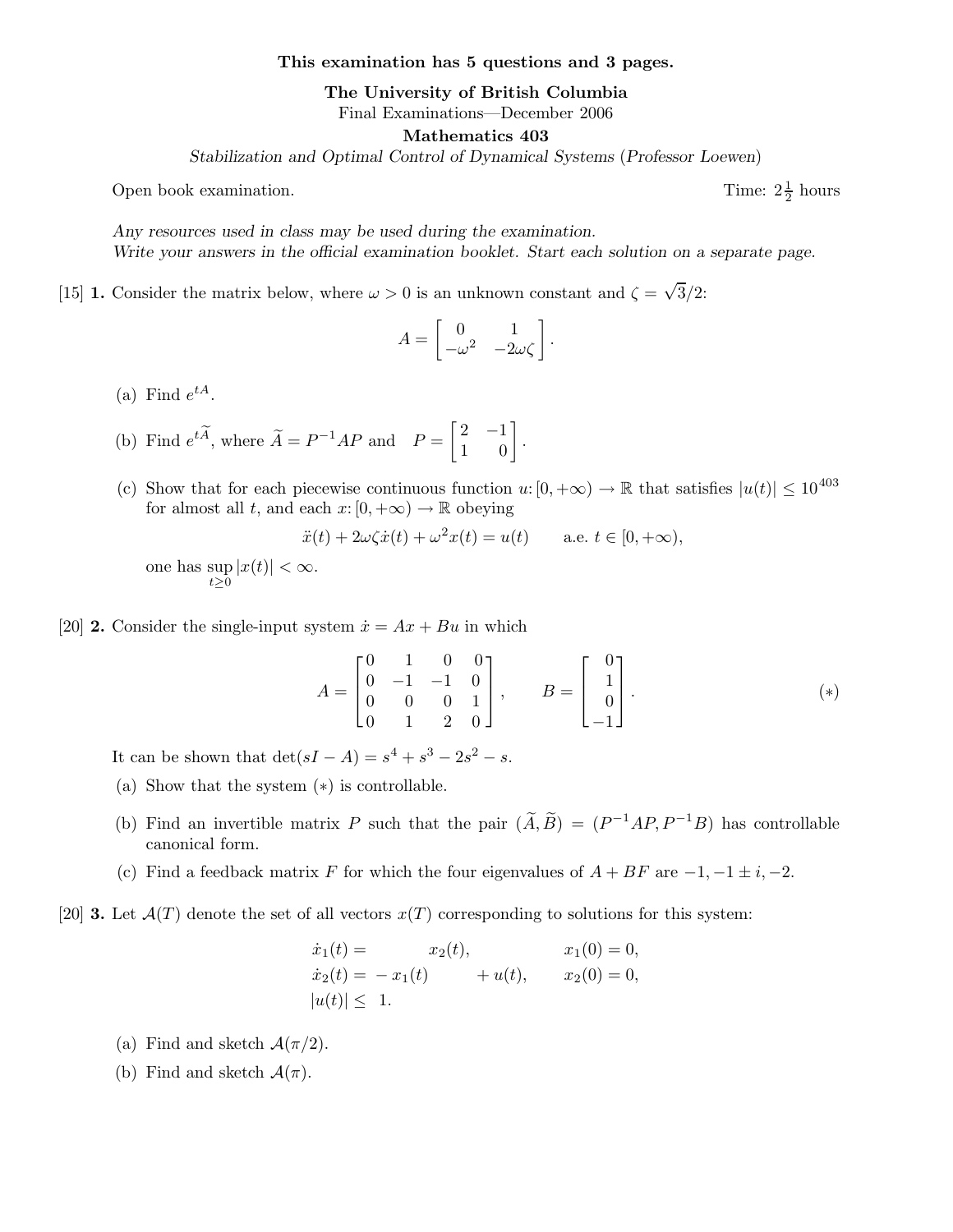## This examination has 5 questions and 3 pages.

[20] **4.** In this problem, the state x and control u are scalars,  $\alpha$ ,  $\beta$ ,  $A$ , and  $B$  are constants, and  $A < B$ :

minimize 
$$
\int_0^1 \left(\frac{1}{2}u(t)^2 + e^{-x(t)}\right) dt
$$
  
subject to  $\dot{x}(t) = e^{x(t)}u(t)$  a.e.  $t \in [0, 1]$ ,  
 $u(t) \in [A, B]$  a.e.  $t \in [0, 1]$ ,  
 $x(0) = \alpha, x(1) = \beta$ .

- (a) Show that the dynamics  $\dot{x} = ue^x$  and endpoint conditions  $x(0) = \alpha$ ,  $x(1) = \beta$  can all be satisfied with a *constant* control,  $u(t) \equiv c$ . Express c in terms of  $\alpha$  and  $\beta$ .
- (b) Assume that the control constraints obey  $A < c < B$ , taking c from part (a). Show that every extremal control  $u(\cdot)$  is both nonconstant and nonincreasing. Give a qualitative description of the form of a typical extremal control.
- (c) Discard the constraint " $u \in [A, B]$ " and find the unique extremal control-state pair in terms of  $\beta$ , assuming  $\alpha = 0$ .
- [25] **5.** Consider the following optimal control problem with scalar state x and control u:

minimize 
$$
3x(\pi)^2 + \int_{\tau}^{\pi} u(t)^2 dt
$$
  
\nsubject to  $\dot{x}(t) = (\pi - t)u(t)$ , a.e.  $t \in (\tau, \pi)$ ,  
\n $u(t) \in \mathbb{R}$ , a.e.  $t \in (\tau, \pi)$ ,  
\n $x(\tau) = \xi$ .

Solve the following parts in whatever order you find most convenient.

- (a) Find an extremal control-state pair in terms of the initial point  $(\tau, \xi)$ , assuming  $\tau < \pi$ .
- (b) Show that the extremal in (a) is a true minimizer.
- (c) Find the true Hamiltonian,  $\mathbb{H}(t, x, p)$ , for this problem.
- (d) Find a function  $v = v(t, x)$  that satisfies

$$
v_t(t, x) + \mathbb{H}(t, x, -v_x(t, x)) = 0, \qquad 0 < t < \pi, \ x \in \mathbb{R},
$$
  

$$
v(\pi, x) = 3x^2, \qquad x \in \mathbb{R}.
$$

(e) Find an optimal control law in feedback form. That is, find a function  $U = U(t, x)$  such that for each  $(\tau, \xi)$  with  $\tau < \pi$ , the unique solution  $x(\cdot)$  of

$$
\dot{x}(t) = (\pi - t)U(t, x(t)),
$$
 a.e.  $\tau < t < \pi$ ,  $x(\tau) = \xi$ ,

is the extremal arc identified in part (a).